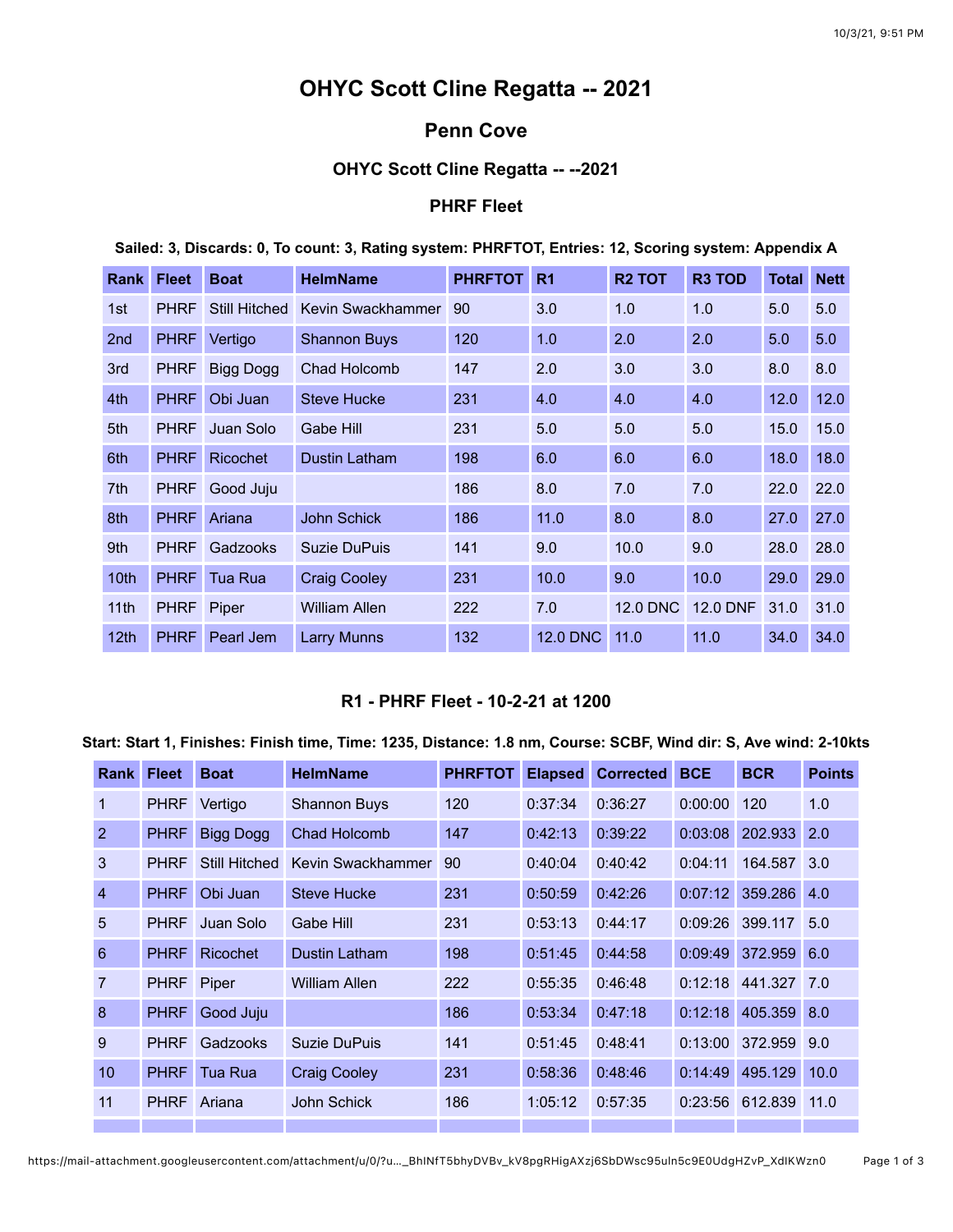## **R2 TOT - PHRF Fleet - 10-3-21 at 1200**

**Start: Start 1, Finishes: Finish time, Time: 1105, Distance: 20 nm, Course: Baby Island, Wind dir: WSW, Ave wind: 0- 18ktskts**

| <b>Rank</b>    | <b>Fleet</b> | <b>Boat</b>     | <b>HelmName</b>      | <b>PHRFTOT</b> | <b>Elapsed</b> | <b>Corrected</b> | <b>BCE</b> | <b>BCR</b>  | <b>Points</b> |
|----------------|--------------|-----------------|----------------------|----------------|----------------|------------------|------------|-------------|---------------|
| 1              | <b>PHRF</b>  | Still Hitched   | Kevin Swackhammer    | 90             | 3:49:03        | 3:52:38          | 0:00:00    | 90          | 1.0           |
| 2              | <b>PHRF</b>  | Vertigo         | <b>Shannon Buys</b>  | 120            | 4:00:17        | 3:53:07          | 0:00:30    | 121.388 2.0 |               |
| 3              | <b>PHRF</b>  | Bigg Dogg       | Chad Holcomb         | 147            | 4:44:09        | 4:24:59          | 0:34:42    | 243.958 3.0 |               |
| $\overline{4}$ | <b>PHRF</b>  | Obi Juan        | <b>Steve Hucke</b>   | 231            | 5:54:34        | 4:55:06          | 1:15:03    | 440.712 4.0 |               |
| 5              | <b>PHRF</b>  | Juan Solo       | Gabe Hill            | 231            | 5:56:58        | 4:57:05          | 1:17:27    | 447.418 5.0 |               |
| 6              | <b>PHRF</b>  | <b>Ricochet</b> | Dustin Latham        | 198            | 5:54:40        | 5:08:12          | 1:26:58    | 440.992 6.0 |               |
| 7              | <b>PHRF</b>  | Good Juju       |                      | 186            | 6:03:45        | 5:21:15          | 1:40:21    | 466.372 7.0 |               |
| 8              | <b>PHRF</b>  | Ariana          | John Schick          | 186            | 6:08:41        | 5:25:36          | 1:45:17    | 480.156 8.0 |               |
| 9              | <b>PHRF</b>  | Tua Rua         | <b>Craig Cooley</b>  | 231            | 6:38:42        | 5:31:49          | 1:59:11    | 564.028     | 9.0           |
| 10             | <b>PHRF</b>  | Gadzooks        | Suzie DuPuis         | 141            | 5:57:45        | 5:36:31          | 1:50:27    | 449.607     | 10.0          |
| 11             | <b>PHRF</b>  | Pearl Jem       | Larry Munns          | 132            | 6:16:44        | 5:59:03          | 2:12:39    | 502.649     | 11.0          |
| 12             | <b>PHRF</b>  | Piper           | <b>William Allen</b> | 222            | <b>DNC</b>     |                  |            |             | 12.0          |

### **R3 TOD - PHRF Fleet - 10-3-21 at 1200**

**Start: Start 1, Finishes: Finish time, Time: 1105, Distance: 20 nm, Course: Baby Island, Wind dir: WSW, Ave wind: 0- 18ktskts**

| Rank           | <b>Fleet</b> | <b>Boat</b>          | <b>HelmName</b>      | <b>PHRFTOT</b> | <b>Place</b>   | <b>Points</b> |
|----------------|--------------|----------------------|----------------------|----------------|----------------|---------------|
| 1              | <b>PHRF</b>  | <b>Still Hitched</b> | Kevin Swackhammer    | 90             | 1              | 1.0           |
| $\overline{2}$ | <b>PHRF</b>  | Vertigo              | <b>Shannon Buys</b>  | 120            | $\overline{2}$ | 2.0           |
| 3              | <b>PHRF</b>  | <b>Bigg Dogg</b>     | <b>Chad Holcomb</b>  | 147            | 3              | 3.0           |
| 4              | <b>PHRF</b>  | Obi Juan             | <b>Steve Hucke</b>   | 231            | $\overline{4}$ | 4.0           |
| 5              | <b>PHRF</b>  | Juan Solo            | Gabe Hill            | 231            | 5              | 5.0           |
| 6              | <b>PHRF</b>  | <b>Ricochet</b>      | Dustin Latham        | 198            | 6              | 6.0           |
| $\overline{7}$ | <b>PHRF</b>  | Good Juju            |                      | 186            | 7              | 7.0           |
| 8              | <b>PHRF</b>  | Ariana               | <b>John Schick</b>   | 186            | 8              | 8.0           |
| 9              | <b>PHRF</b>  | Gadzooks             | Suzie DuPuis         | 141            | 9              | 9.0           |
| 10             | <b>PHRF</b>  | Tua Rua              | <b>Craig Cooley</b>  | 231            | 10             | 10.0          |
| 11             | <b>PHRF</b>  | Pearl Jem            | <b>Larry Munns</b>   | 132            | 11             | 11.0          |
| 12             | <b>PHRF</b>  | Piper                | <b>William Allen</b> | 222            | <b>DNF</b>     | 12.0          |